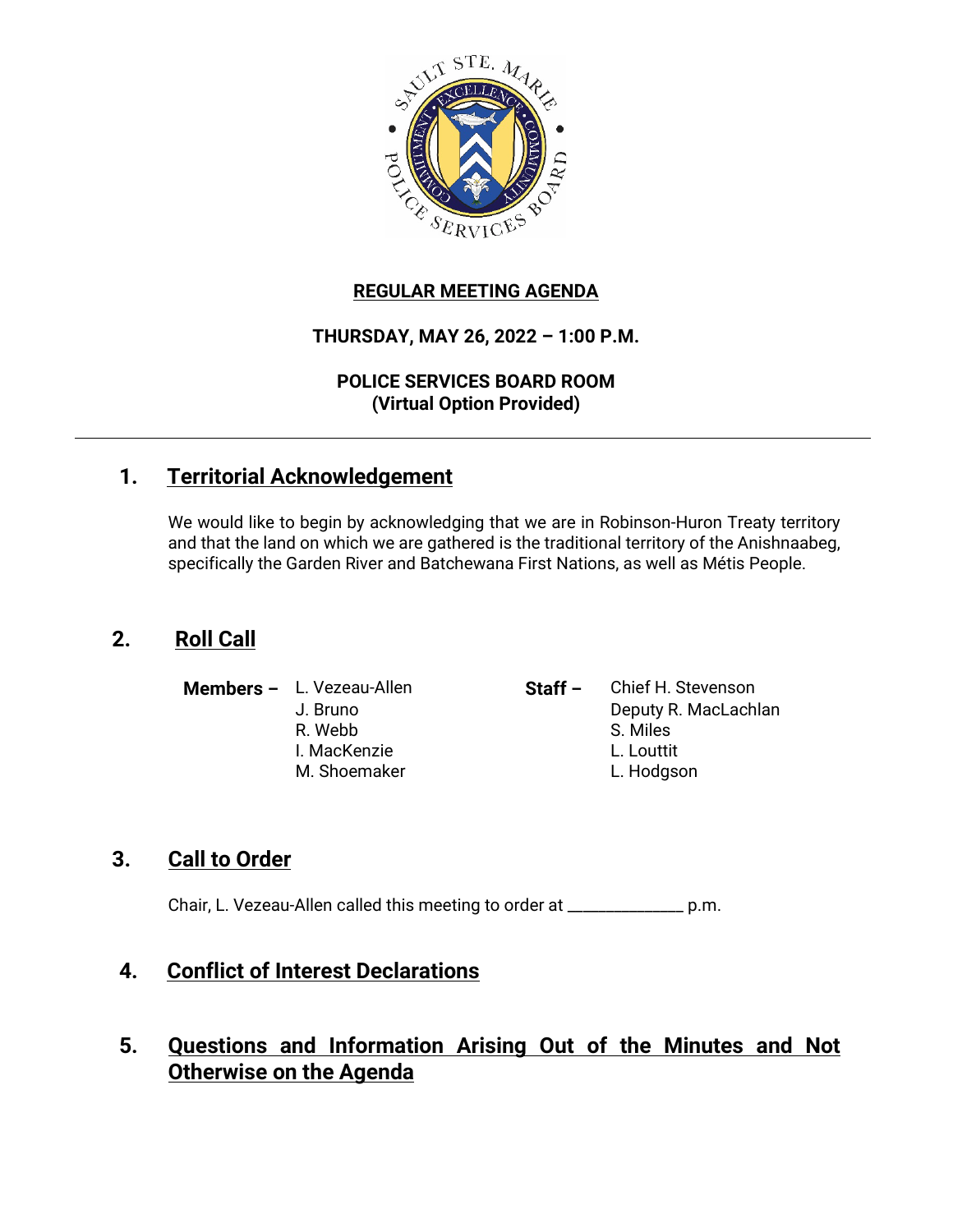# **6. Adoption of Minutes – April 28, 2022**

MOVED BY: SECONDED BY:

RESOLVED that the Minutes of the regular meeting, as presented, be hereby approved.

# **7. Motion to Accept Agenda – May 26, 2022**

MOVED BY: SECONDED BY:

RESOLVED that the agenda of the regular meeting, as presented, be hereby approved.

# **8. Presentation: No Colours Initiative**

Presented by Sgt. D. Sguigna

## **9. Communications & Reports –** *Information Only*

- a) Special Account Ledger (Auction Fund) April 2022
- b) Monthly Overtime (Paid and Banked) April 2022
- c) Monthly Staff Shortage Overtime Costs (4 Year Comparison) April 2022
- d) Monthly Staff Shortage Costs April 2022
- e) Statistical Reports Year End 2021
- f) Statistical Reports January to March 2022
- g) Public Complaints Against Police
- h) Use of Force Reports
- i) Travel Log
- j) Notes of Appreciation

# **10. Taxi By-Law: Driverseat Request for Additional Licence**

MOVED BY: SECONDED BY:

RESOLVED that the Board \_\_\_\_\_\_\_\_\_\_\_\_\_\_\_\_\_\_\_ the request of Driverseat for an addition of one taxi licence, bringing their taxi fleet to three (3).